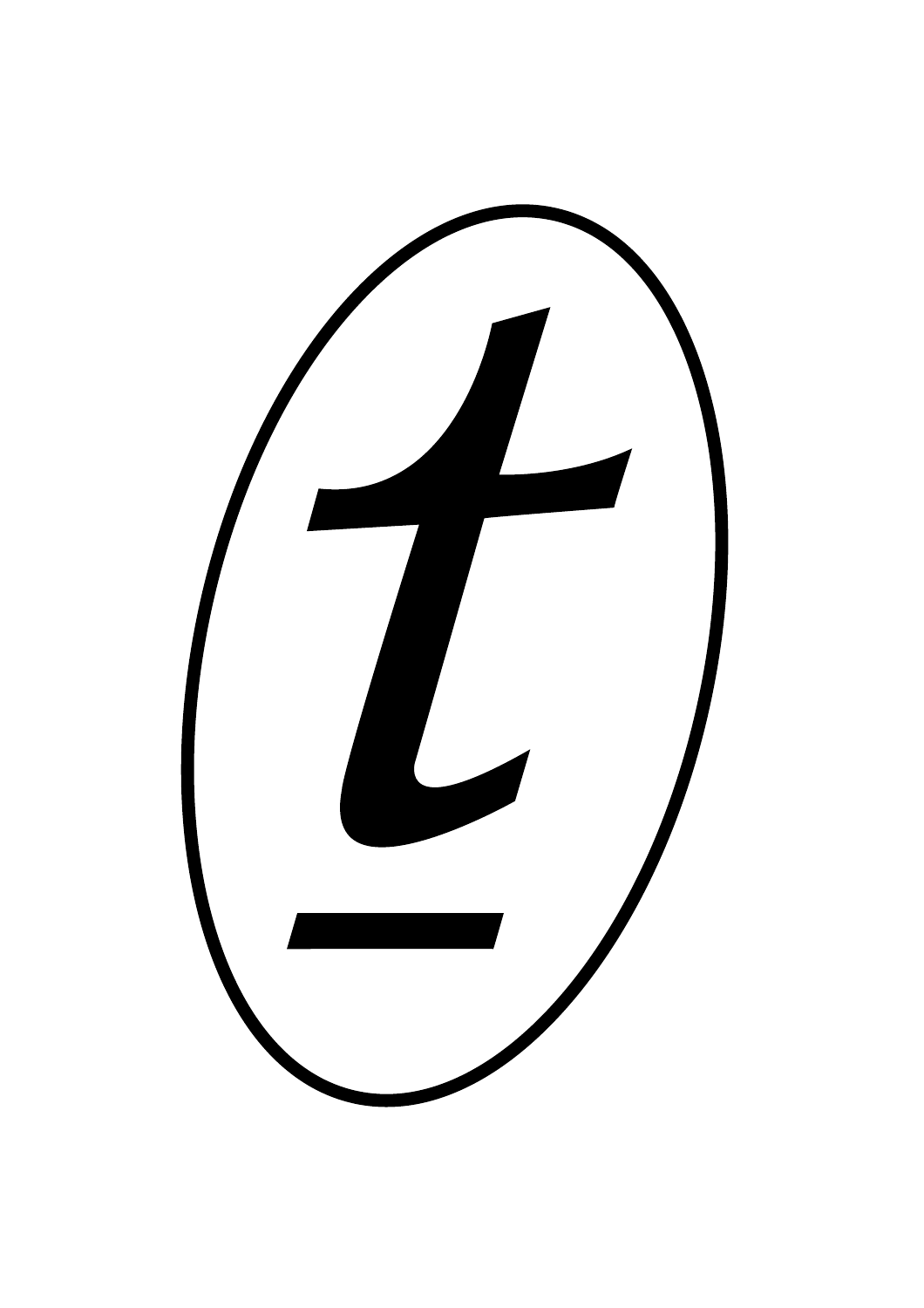# The Text Publishing Company

## **Bologna Rights Guide 2022**

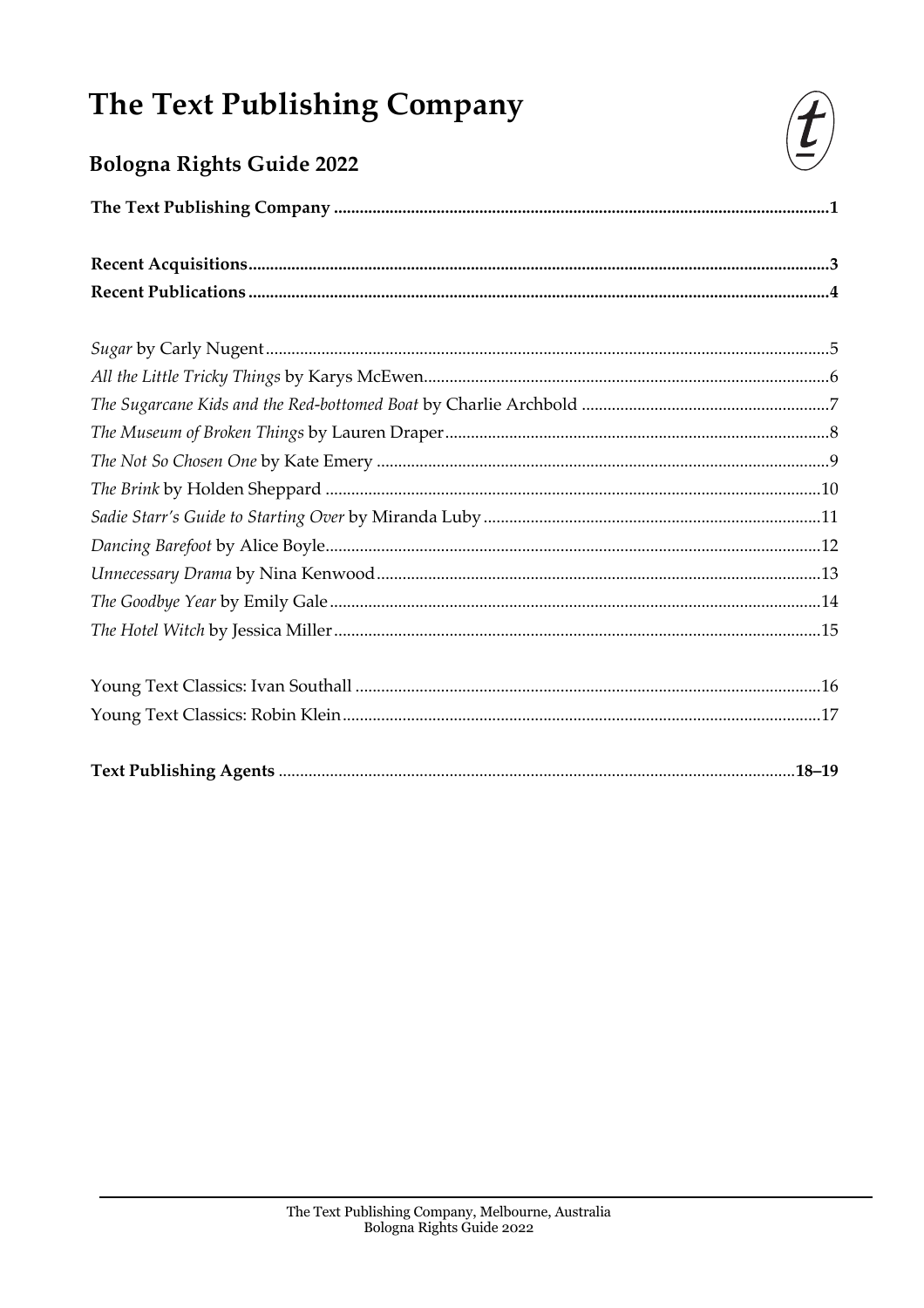## **For additional information, please contact:**

| Lara Shprem                          |                                   |
|--------------------------------------|-----------------------------------|
| <b>Rights Coordinator</b>            |                                   |
| The Text Publishing Company          | lara.shprem@textpublishing.com.au |
| Wurundjeri Country                   |                                   |
| Level 6, Royal Bank Chambers         | tel: $+61386104511$               |
| 287 Collins Street                   |                                   |
| Melbourne Victoria 3000 Australia    |                                   |
|                                      |                                   |
| <b>Anne Beilby</b>                   |                                   |
| <b>Rights and Contracts Director</b> |                                   |
| The Text Publishing Company          | anne.beilby@textpublishing.com.au |
| Wurundjeri Country                   |                                   |
| Level 6, Royal Bank Chambers         | tel: $+61386104535$               |
| 287 Collins Street                   |                                   |
| Melbourne Victoria 3000 Australia    |                                   |
|                                      |                                   |

The Text Publishing Company acknowledges the Traditional Owners of the country on which we work, the Wurundjeri people of the Kulin Nation, and pays respect to their Elders past and present.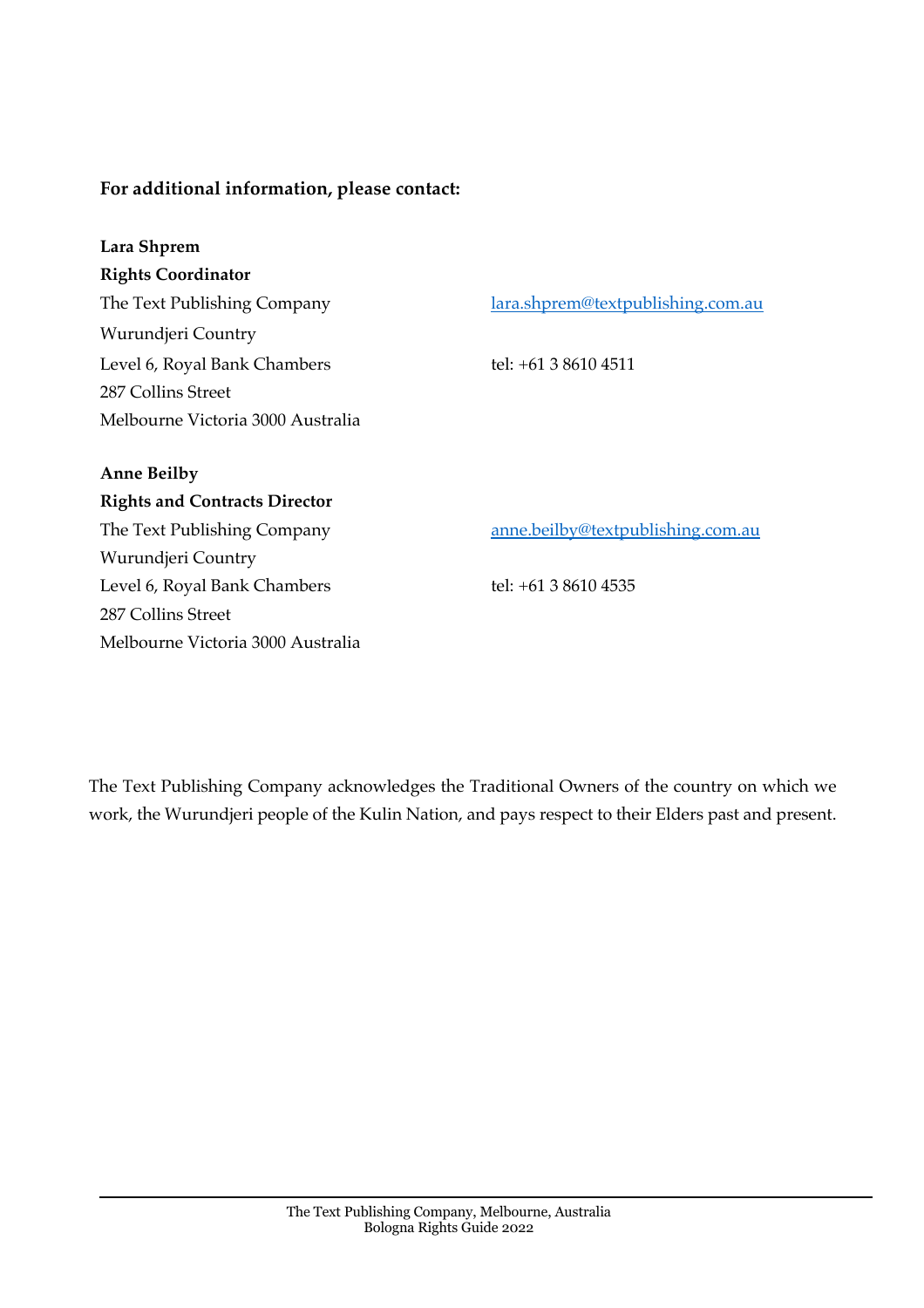# **Recent Acquisitions**

## **Children and Young Adult**

| Gale, Emily & Weetman, Nova | Outlaw Girls              | World                    | <b>Authors</b>                                 |
|-----------------------------|---------------------------|--------------------------|------------------------------------------------|
| He, Joan                    | Strike the Zither duology | UK & Comm (ex<br>Canada) | The Rights People                              |
| Laguna, Ingrid              | Kasia                     | World                    | Curtis Brown Australia                         |
| Laguna, Ingrid              | Come On, Otto             | World                    | Curtis Brown Australia                         |
| Levithan, David             | Answers in the Pages      | ANZ                      | United Agents on behalf<br>of the Clegg Agency |

## **Adult**

| Angel, Libby         | Where I Slept                       | World                    | Author                                            |
|----------------------|-------------------------------------|--------------------------|---------------------------------------------------|
| Calaby, Tara         | Untitled historical novel           | World                    | Author                                            |
| Darrieussecq, Marie  | Pas Dormir                          | UK & Comm (ex<br>Canada) | Editions P.O.L.                                   |
| Halloran, Jacinta    | Resistance Is Futile                | World                    | Curtis Brown Australia                            |
| Ísberg, Fríða        | Merking / The Mark                  | <b>ANZ</b>               | <b>RCW Literary Agency</b>                        |
| Jones, Gail          | Salonika Burning                    | World                    | Jane Novak Literary Agency                        |
| Kwaymullina, Ambelin | Liar's Test and its untitled sequel | <b>ANZ</b>               | Jill Grinberg Literary<br>Management              |
| Malcolm, Janet       | Pictures                            | <b>ANZ</b>               | Farrar, Straus and Giroux                         |
| Morrissey, John      | Autoc                               | World                    | Author                                            |
| Morrissey, John      | Bird Deity Alpha                    | World                    | Author                                            |
| Salasc, Emmanuelle   | Hors Gel / Alarm                    | UK & Comm (ex<br>Canada) | Editions P.O.L.                                   |
| Schwartz, Selby Wynn | After Sappho                        | <b>ANZ</b>               | <b>Galley Beggar Press</b>                        |
| Wilson, Kevin        | Now Is Not the Time to Panic        | UK & Comm (ex<br>Canada) | Abner Stein in association<br>with The Book Group |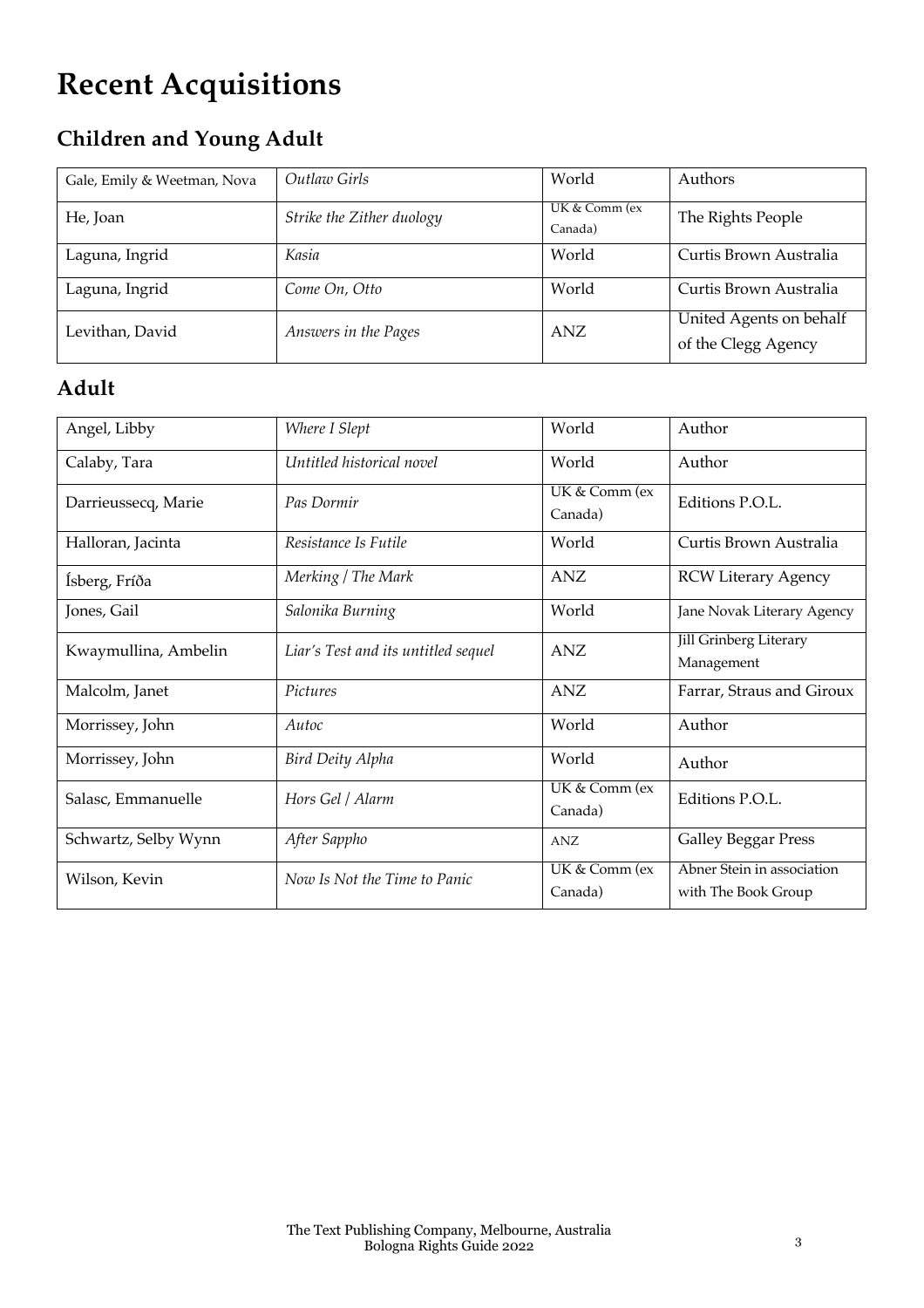# **Recent Publications**

## **Children and Young Adult**

| Arnold, David           | The Electric Kingdom                               | <b>Writers House USA</b>          |
|-------------------------|----------------------------------------------------|-----------------------------------|
|                         |                                                    |                                   |
| Dabos, Christelle       | The Storm of Echoes: The Mirror Visitor, Book Four | Gallimard Juenesse                |
|                         |                                                    |                                   |
| Kelly, Erin Entrada     | Those Kids from Fawn Creek                         | The Rights People                 |
|                         |                                                    |                                   |
| King, A.S.              | Switch                                             | Penguin Random House USA          |
|                         |                                                    |                                   |
| Meyer, Marissa          | Gilded                                             | Jill Grinberg Literary Management |
|                         |                                                    |                                   |
| Meyer, Marissa (editor) | Serendipity: Ten Romantic Tropes, Transformed      | Jill Grinberg Literary Management |
|                         |                                                    |                                   |
| Obama, Barack           | Dreams From My Father: Adapted for Young Adults    | Abner Stein                       |
|                         |                                                    |                                   |
| Saeed, Aisha            | Omar Rising                                        | Penguin Random House USA          |
|                         |                                                    |                                   |
| Smith, Mark             | If Not Us                                          | Author                            |
|                         |                                                    |                                   |

## **Adult**

| Collette, Katherine           | The Competition                                                            | Jacinta di Mase Management                    |
|-------------------------------|----------------------------------------------------------------------------|-----------------------------------------------|
| Disher, Garry                 | The Way It Is Now                                                          | Jenny Darling & Associates                    |
| Down, Jennifer                | <b>Bodies of Light</b>                                                     | Author                                        |
| Durastanti, Claudia           | La Straniera / Strangers I Know                                            | Casanovas & Lynch Literary<br>Agency          |
| Fenster, Gigi                 | A Good Winter                                                              | <b>High Spot Literary</b>                     |
| Garner, Helen                 | How to End a Story: Diaries Volume 3                                       | Jane Novak Literary Agency                    |
| Holbe, Julia                  | Unsere glücklichen Tage / Our Happy Days                                   | Penguin Random House Germany                  |
| Jones, Kimberly               | How We Can Win: Race, History and<br>Changing the Money Game That's Rigged | Farrar, Straus and Giroux                     |
| Macrae Burnet, Graeme         | Case Study                                                                 | <b>Blake Friedmann Literary Agency</b><br>Ltd |
| McGirr, Michael               | Ideas to Save Your Life: Philosophy for Wisdom,<br>Solace and Pleasure     | Curtis Brown Australia                        |
| Melchor, Fernanda             | Páradais / Paradais                                                        | Literarische Agentur Michael Gaeb             |
| Sherborne, Craig              | The Grass Hotel                                                            | Jane Novak Literary Agency                    |
| Simsion, Graeme               | The Novel Project                                                          | Author                                        |
| Simsion, Graeme & Buist, Anne | Two Steps Onward                                                           | Authors                                       |
| Tokarczuk, Olga               | Księgi Jakubowe / The Books of Jacob                                       | <b>RCW Literary Agency</b>                    |
| Wang, Weike                   | Joan Is Okay                                                               | David Higham Associates                       |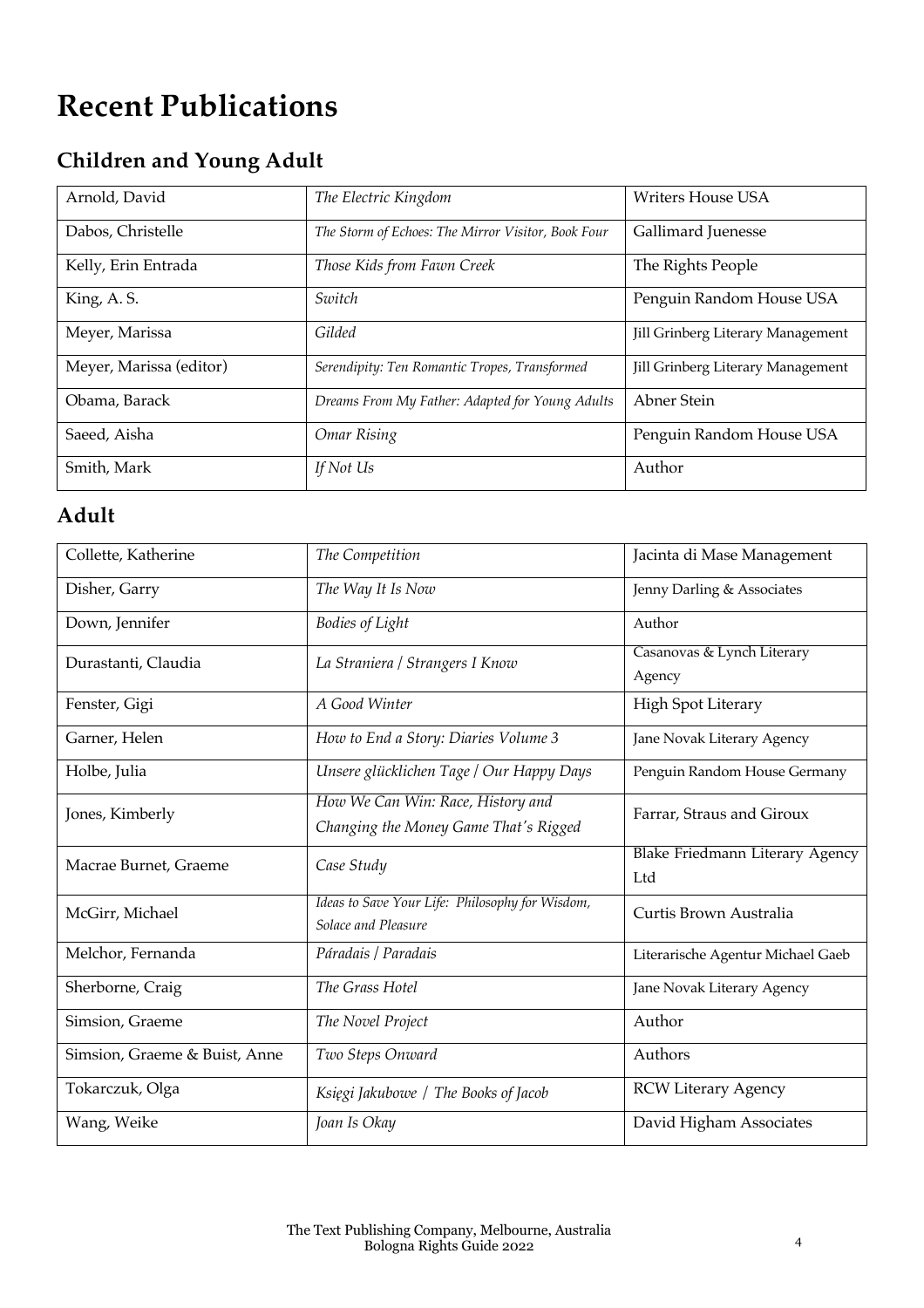## *Sugar* **by Carly Nugent**

*Some people get exactly what they deserve. And, as it turns out, I deserve to be called Persephone. No simple-to-sound-out Pride-and-Prejudice-style name like Elizabeth or Jane for me. Nope. Demi had to go Greek. Define Persephone. Bringer of destruction. That pretty much sums it up.*

Persephone is angry. Angry that her life revolves around finger-prick tests, carbohydrate counts and insulin injections. Angry at Alexander Manson. Angry with her mum for lots of things, for nothing and for everything.

But most of all, she's angry with herself. For deserving it all. Because one year ago she did something and her dad died.

But then Persephone finds a body on a bush path, a young woman she doesn't know but feels a strong connection to. And as she tries to find out what happened to Sylvia, Persephone begins to understand her own place in the complex interconnectedness of the universe.

*Sugar* is the story of a sixteen-year-old girl trying to make sense of the life-changing events that have sent her world into a spin, her search for a reason behind it all, and ultimately her acceptance of life's randomness.

Praise for *Sugar*:

'*Sugar* is dark, hopeful, mesmerising—an extraordinary novel that builds and breaks like a perfect storm.' Vikki Wakefield, author of *Friday Brown* and *This is How We Change the Ending*

'A deeply affecting novel about loss, guilt and the fraught search for truth and certainty; the passion and ferocity of this story will stay with me for a long time.' Leanne Hall, author of *The Gaps*

**Carly Nugent** lives in Bright in Victoria. Her short fiction has featured in numerous publications, including the *Bellevue Literary Review* and *Award Winning Australian Writing*. Her first novel, *The Peacock Detectives*, won the Readings Children's Book Prize, was a CBCA Honour Book, and was shortlisted for the Text Prize, the Australian Book Design Awards and the Sisters in Crime Davitt Awards. *Sugar*, inspired by her own experience of having diabetes, is her first book for young adults.

**Rights Held:** World

Young Adult Fiction | April 2022 | Finished pages available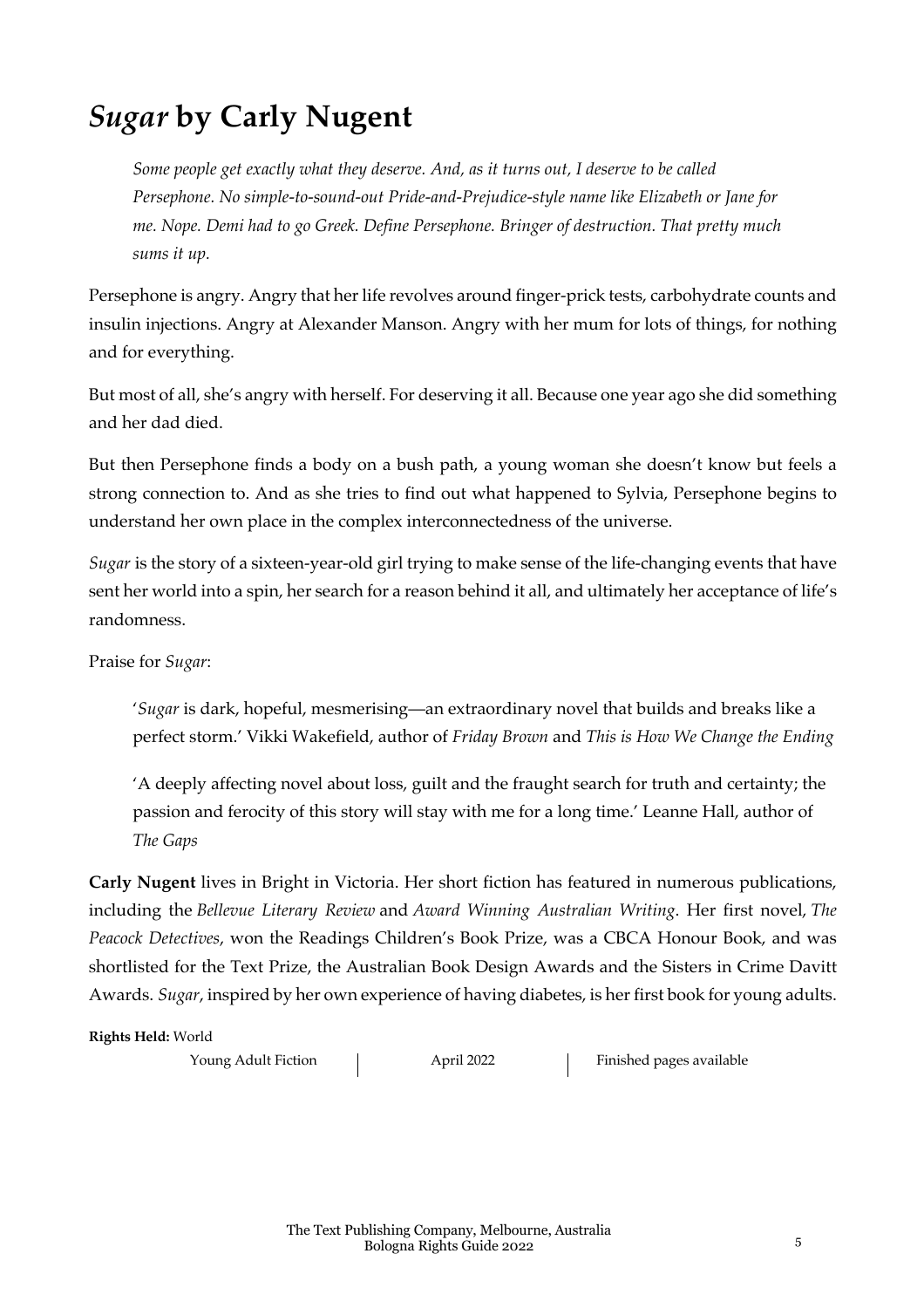# *All the Little Tricky Things* **by Karys McEwen**

It's the start of the summer holidays and twelve-year-old Bertie is worried. Next year she's going to a high school in the city, while all her friends stay behind in Merri, the small town she's lived in all her life.

To help her feel better prepared for high school, her best friend, Claire, makes a list of tasks Bertie has to complete over the summer. They start working through the list together, only to find that some of the cracks in their friendship are beginning to show. Soon, Bertie's not even sure she'll have one friend by the end of the summer.

*All the Little Tricky Things* is a charming, heartfelt novel about a time when everything is changing, and a girl who's trying to make sense of it all.

Praise for *All the Little Tricky Things*:

'A warm, relatable and reassuring read, this book is a must for anyone embarking on secondary school.' Jane Godwin, author of *When Rain Turns to Snow* and *Today We Have No Plans*

'A sweet and hopeful slice of country-town life in the final summer before high school.' Nova Weetman, author of *The Edge of Thirteen* and *Elsewhere Girls* (with Emily Gale)

'A big warm hug of a book, tender and true. McEwen writes perceptively about the emotions of growing up and maybe growing apart from everything and everyone you've always known. I loved it.' Danielle Binks, author of *The Year the Maps Changed* and *The Monster of Her Age*

**Karys McEwen** is the current president of the Victorian branch of the Children's Book Council of Australia. She is also a school librarian, and she is passionate about the role libraries and literature play in the wellbeing of young people. She has been a columnist for *Books+Publishing* and her work has appeared in library journals such as S*ynergy*, *Incite* and *Connections*. *All the Little Tricky Things* is her debut middle-grade novel.

**Rights Held:** World

Middle Grade Fiction  $\vert$  May 2022 Finished pages available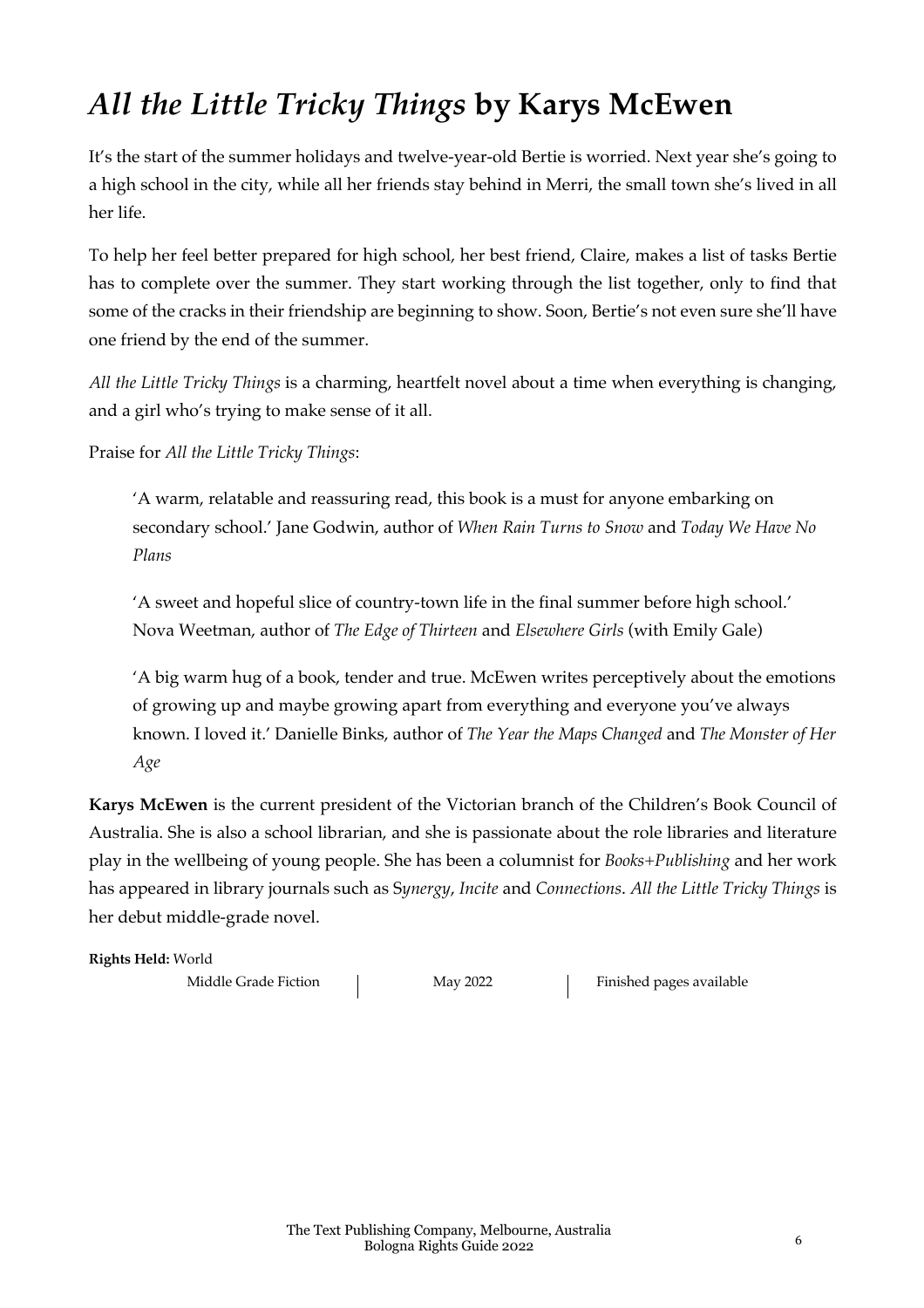## *The Sugarcane Kids and the Red-bottomed Boat* **by Charlie Archbold**

*Bernie mutters to me. 'No way. Who'd go into the mangroves at night?'*

*I swallow. Not me. Not into Sebastian land. No one would head into crocodile heartland in the middle of a dark night. No one, unless they had a very good reason.*

Andy and his best friend Eli live in a small coastal town in far north Queensland.

When Eli's cousin Jacob is arrested for a jewellery theft, Andy and Eli both know he is innocent.

The police have evidence. But something is not right, and Andy and Eli need to work out what, and fast, or Jacob will end up in jail.

So, with the help of twins Bernice and Fletcher (AKA Bernie and Fletch) and Andy's trusty sausage dog, Washington, they set out to hunt for clues to what really happened. The trail points to a mysterious red-bottomed boat rumoured to be hidden deep in the mangroves.

Does it hold the evidence they need to prove Jacob's innocence?

Can they find it without getting lost forever?

And how will they outwit Sebastian, the legendary gigantic saltwater crocodile?

Charlie Archbold's action-packed new middle-grade adventure is a fun story of sleuthing, courageous deeds, the triumph of good over evil—and the power of friendship.

Praise for Charlie Archbold:

'[An] author to follow with much pleasure.' Clare Rhoden, *Aurealis*

'Charlie Archbold has shown she possesses the talent to produce many more books to entertain her waiting audience.' Carl Delprat, *Compulsive Reader*

**Charlie Archbold** is an educator and writer. Her first novel, *Mallee Boys*, was a CBCA older readers honour book. *The Sugarcane Kids and the Red-bottomed Boat*, her first middle-grade novel, was shortlisted for the Text Prize.

**Rights Held:** World

Middle Grade Fiction | June 2022 | Finished pages available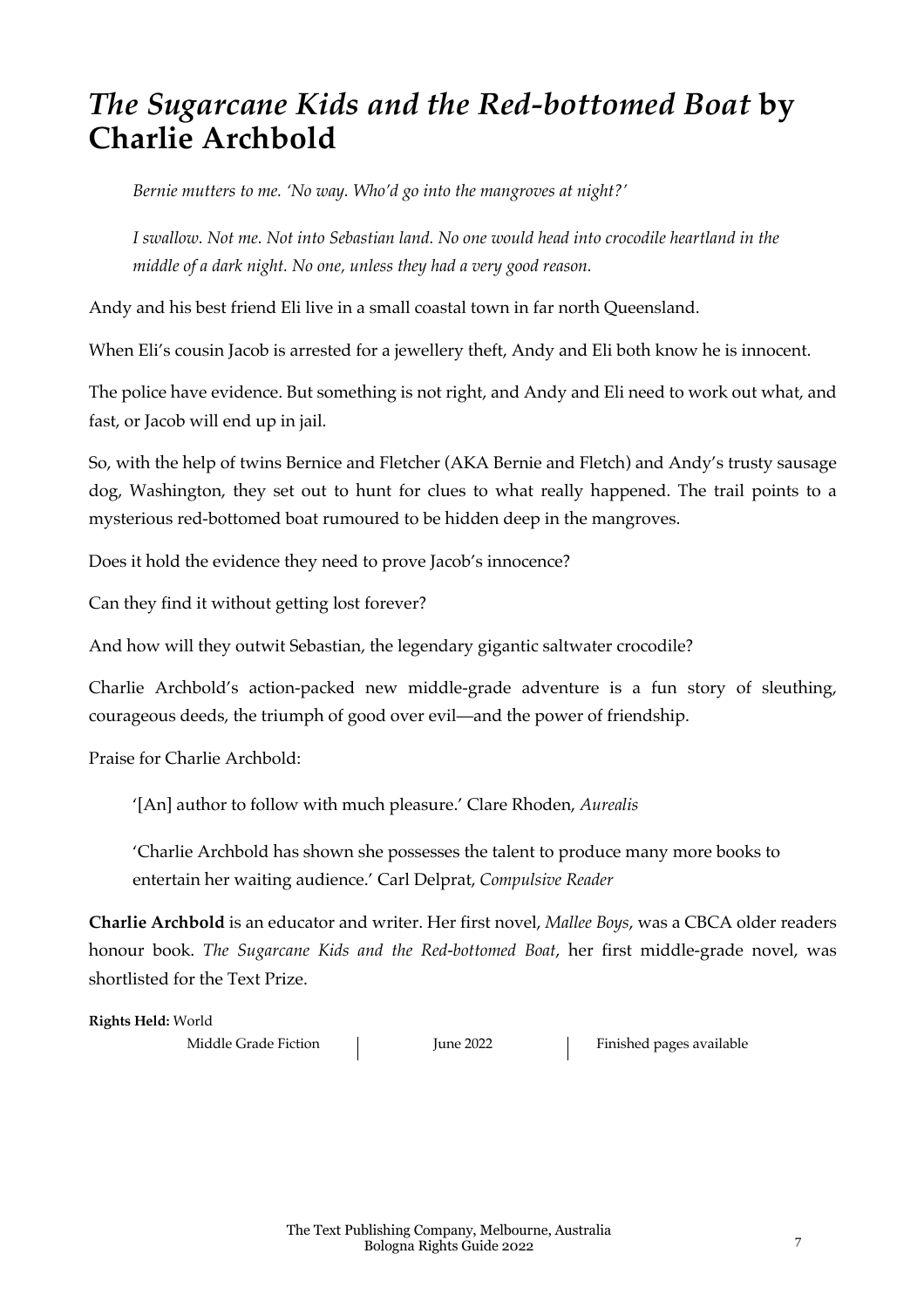## *The Museum of Broken Things* **by Lauren Draper**

*I didn't always live here. Not so long ago I was living in a thriving metropolis with more than one coffee shop on each block and four full bars of reception. I went to Heathmont High School, home to one thousand students, two best friends, a deeply average orchestra, and one cursed statue. Well, allegedly.*

Reece still isn't used to living in the small beachside town of Hamilton: she misses her old school, her old friends and her old life. She can't go back and she can't move: nothing feels right anymore. Not that she's trying very hard—she hasn't even unpacked yet, and the only new friend she's made is a middle-aged barista.

But when Reece inherits a strange artefact that belonged to her beloved grandmother, she begins to unravel a mystery that might change the way she feels about everything around her, including her charismatic classmate Gideon…

A lively, witty novel about letting go of the past and finding your place in the world, *The Museum of Broken Things* introduces a dazzling new voice in contemporary fiction.

Praise for *The Museum of Broken Things*:

'A clear-eyed, absorbing and atmospheric story of loss (and love) that pulls you in, then warmly holds you there.' Rhiannon Wilde, award-winning author of *Henry Hamlet's Heart*

'Lauren Draper's *The Museum of Broken Things* is a warm, heartfelt debut that masterfully explores the lingering pain of grief and the power of love, family and friendship.' Gabrielle Tozer, award-winning author of *Can't Say It Went To Plan*, *Remind Me How This Ends* and *The Intern*

**Lauren Draper** is a writer based in Melbourne. Her work has appeared in *Dumbo Feather* and *Kill Your Darlings*, and her commercial-fiction manuscript was longlisted in the 2019 Richell Prize. She has worked in the publishing industry for the past five years and is currently the marketing manager at Hardie Grant Egmont.

**Rights Held:** World

Young Adult Fiction  $\vert$  June 2022 | Manuscript available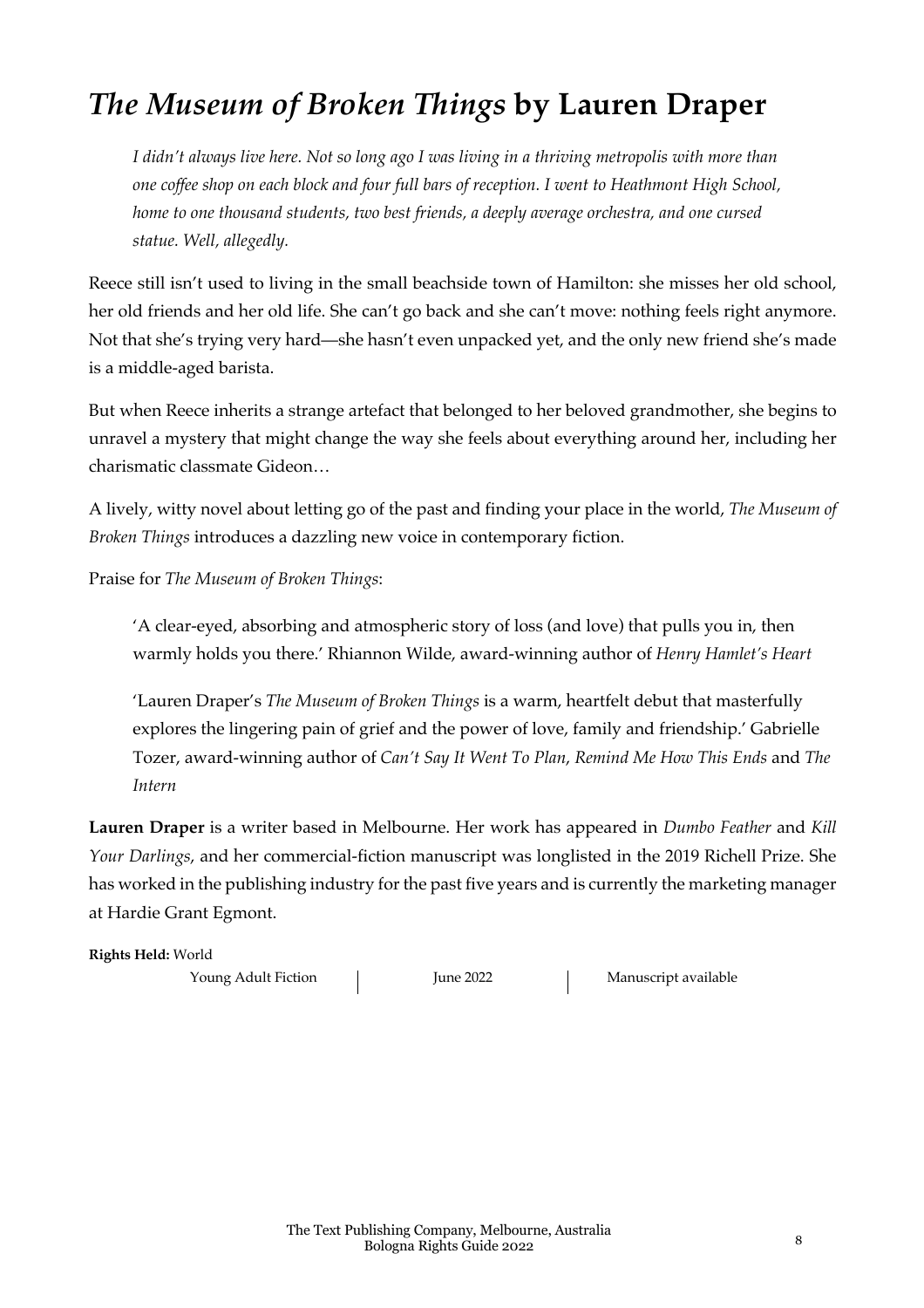# *The Not So Chosen One* **by Kate Emery**

Lucy is just a regular teenager with regular worries: homework, friends, getting home for dinner on time. Oh, and there's the small matter of how she's going to tell her mother about her unplanned pregnancy.

So when she first hears about Drake's College, a school for students with magical talent, she's sure someone's messing with her. But despite her scepticism, she's soon swept up into a world beyond her wildest imaginings—and now she's got something else to hide.

At Drake's, Lucy befriends the handsome Jack, a teacher's assistant who has secrets of his own. More concerningly, Lucy's 'talent' doesn't seem to be materialising, and one of the other students collapses in a mysterious incident. There's danger in the air…

Populated with charming characters, and laugh-out-loud funny at times, *The Not So Chosen One* is a clever, rollicking ride.

**Kate Emery** lives in Perth and works as a senior reporter for the *West Australian*. *The Not So Chosen One* is her first book and was shortlisted for the 2020 Text Prize.

**Rights Held:** World

Young Adult Fiction  $\vert$  July 2022 | Manuscript available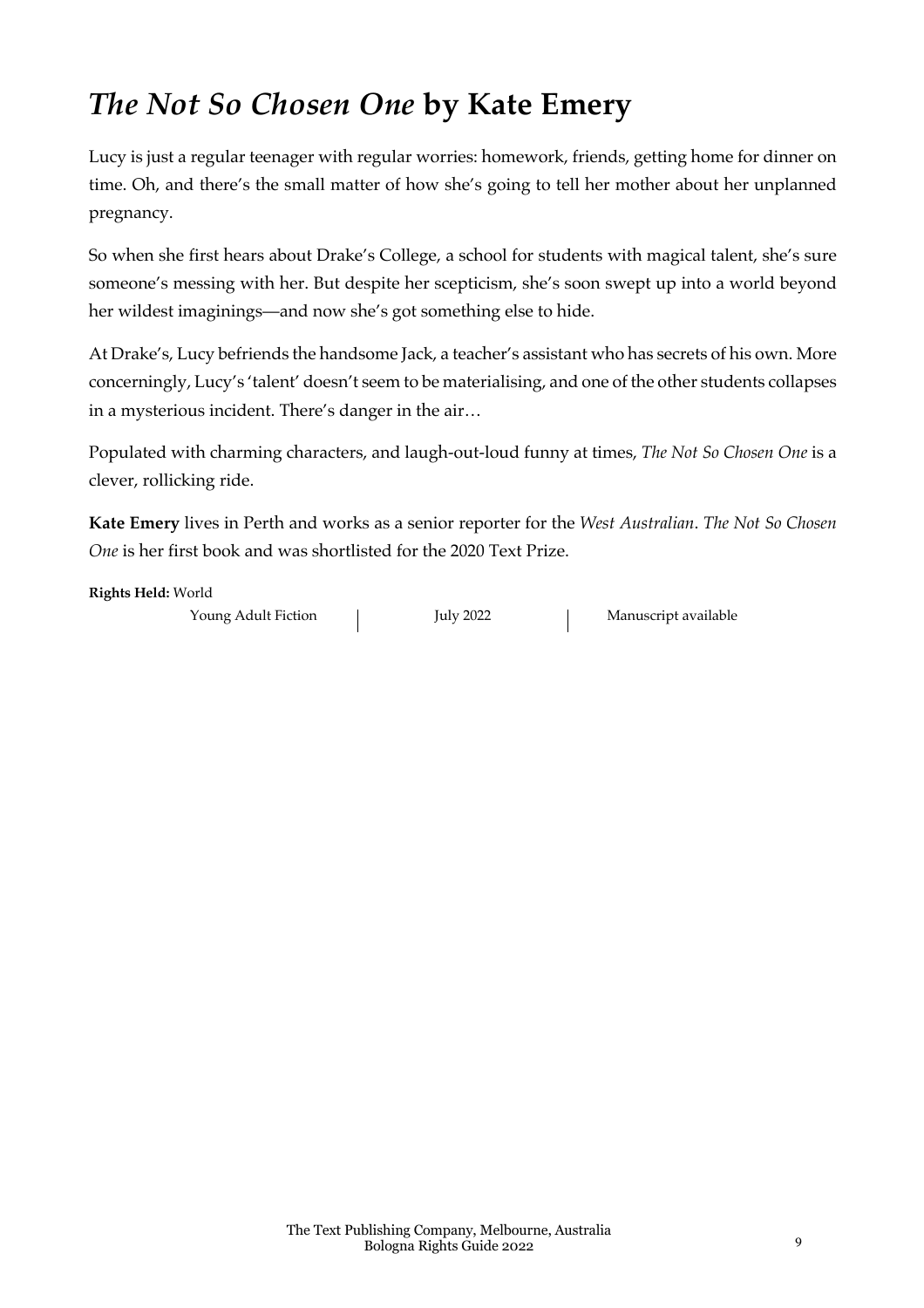# *The Brink* **by Holden Sheppard**

A group of school-leavers: free at last, ready to party, expectations high. And even though a remote island on the Western Australian coast wasn't exactly the plan, they're not going to let that hold them back.

Leonardo, geeky, asthmatic, shy and prone to anxiety, has landed with them. He's terrified—he's definitely not part of this cool gang. Super high-achiever Kaiya is trying to forget her frustration with her drug-addicted sister as well as dealing with pressure from the popular girls to lose her virginity. Mason, footy jock with the physique to match, is coming to terms with his secret desire for his best mate, Jared. And Jared wants a week off from his relationship with Val so he can have sex with as many girls as possible.

But the party takes a dangerous turn when Val is drugged and a man is found dead on the beach. Blame, fear, mistrust, coverups, power plays and dark secrets tear the group apart and expose the deadly tensions beneath the surface. And each teen is forced to confront demons that will lead them either to devastating tragedy or transformative triumph.

Whoever survives the week will never be the same again.

*The Brink* is a raw, powerful novel that pulls no punches in its authentic exploration of masculinity, sexuality, mental health, drug and alcohol use, relationships and sex. Holden Sheppard takes the teenage experience to the next level.

Praise for Holden Sheppard:

'The characters leap off the page, warts and all, and Sheppard writes with complexity and realism about sexual discovery, family and social rejection, coming of age (and coming out).' *Sydney Morning Herald* on *Invisible Boys*

'Sheppard writes with unflinching honesty and an eye for authentic detail.' *Weekend West* on *Invisible Boys*

**Holden Sheppard** is an award-winning author born in Geraldton, Western Australia. His debut novel, *Invisible Boys* (Fremantle Press, 2019), was published to both critical and commercial success. *Invisible Boys* won the WA Premier's Prize for an Emerging Writer, was shortlisted for the Victorian Premier's Literary Awards and was named a Notable Book by the Children's Book Council of Australia. The novel is currently in production as a television series.

## **Rights Held:** World

Young Adult Fiction  $\vert$  August 2022 | Manuscript available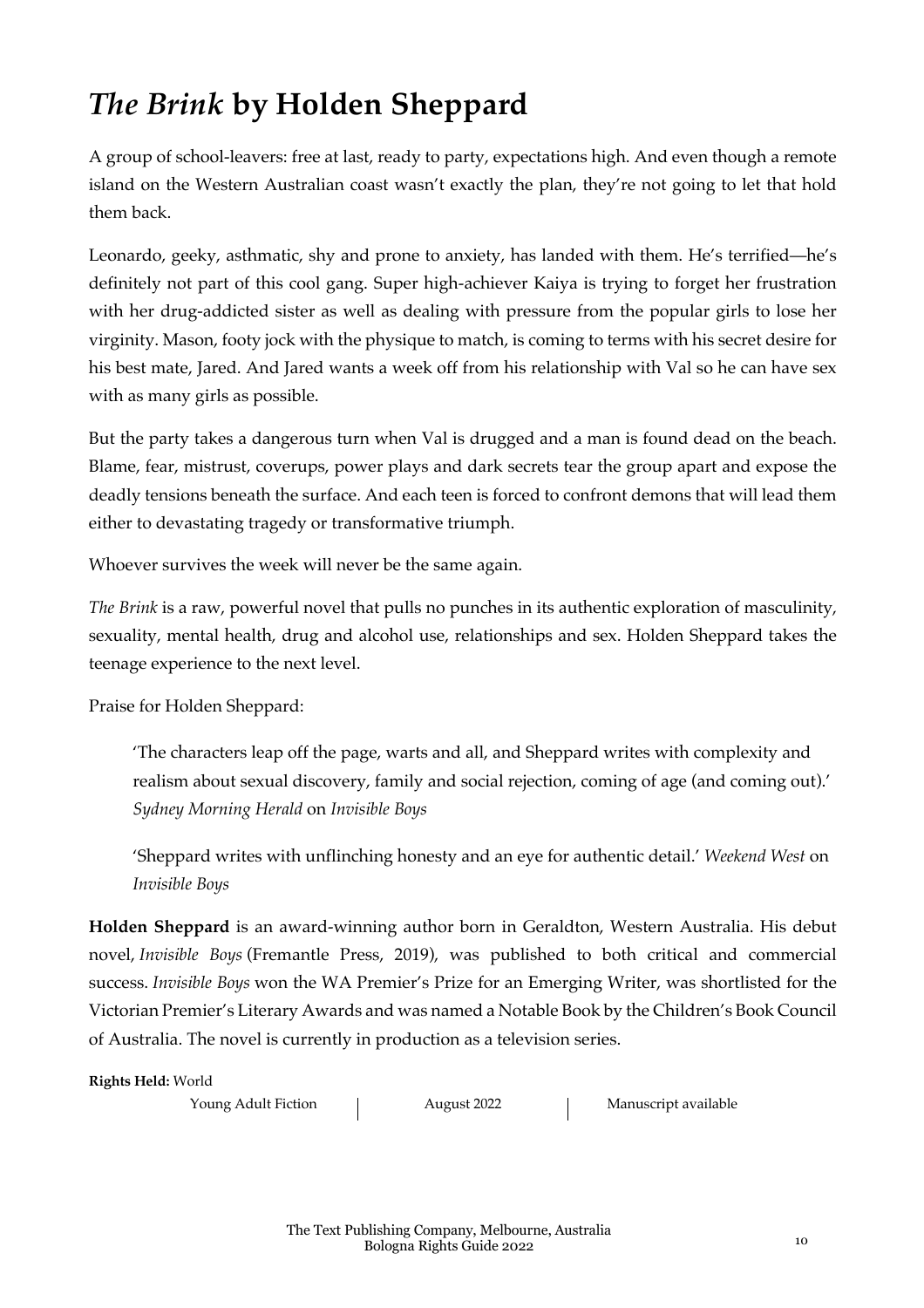## *Sadie Starr's Guide to Starting Over* **by Miranda Luby**

Sadie Starr is obsessed with starting over. A new year, a new diet, a new social media identity. Anything that gives her a chance to be a better version of herself.

So when her dad's job moves the family interstate, Sadie's excited for a fresh start. It's also the perfect excuse to leave behind the mess she's made with her best friend and secret crush, Daniel, whose advances she rejected—for fear of screwing things up.

But at her new school, life gets complicated fast.

She meets glamorous Alexa and her pink-badged girl gang, on a mission to 'support women', and outcast Jack, who the girls say has been stalking fellow student Loz.

But Loz has a different story, one that changes everything.

Sadie's torn. She wants to be popular. She wants to keep Loz's secret. She wants to fix everything. But she'll have to make choices. And the wrong ones could throw her perfect new life into complete chaos.

*Sadie Starr's Guide to Starting Over* is an engaging, funny–serious look at the downsides of aiming too high, the dangers of black-and-white thinking—and the journey to realising imperfections are part of being human.

**Miranda Luby** is an author, freelance journalist and copywriter living on Victoria's Surf Coast. She has won several awards for her short stories, and her journalism features in publications such as *National Geographic*, the BBC and the *New York Post*., *Sadie Starr's Guide to Starting Over* (previously titled *Therefore I Am*) is her debut novel. It was shortlisted for the Text Prize, awarded an Australian Society of Authors Award Mentorship and an ACT Writers Centre HARDCOPY fellowship.

**Rights Held:** World

Young Adult Fiction  $\vert$  August 2022 | Manuscript available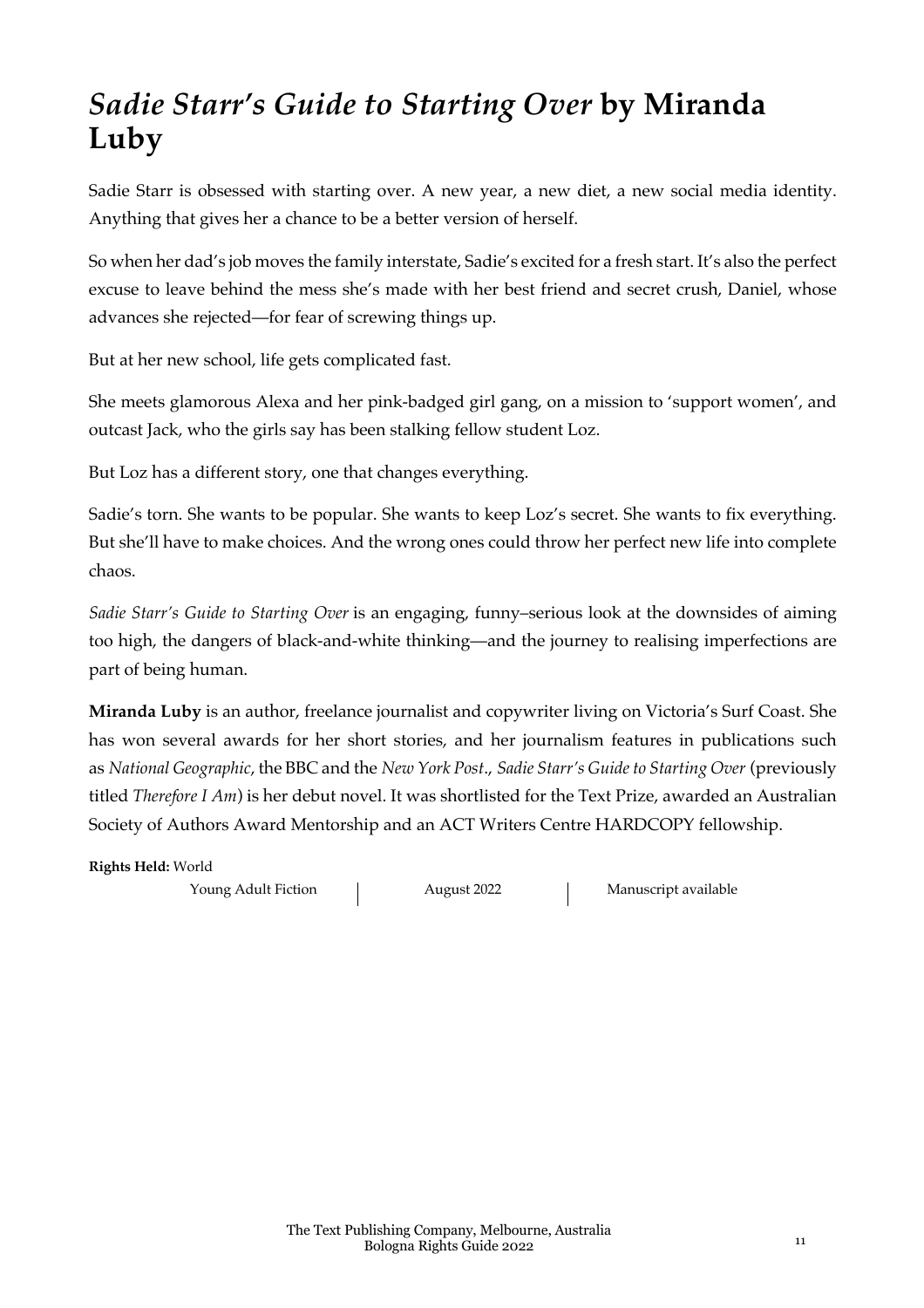# *Dancing Barefoot* **by Alice Boyle**

Winner of the 2021 Text Prize for Young Adult and Children's Writing

*Evie Vanhoutte is a teachers' pet, a basketball star and the most beautiful girl in the year level. Evie Vanhoutte is tall, has long dark hair, a great smile, and for the past four years, Evie Vanhoutte has been the object of my most ardent, heartfelt, and passionate affection. Unrequited affection, of course.*

Patch is out of place at Mountford College: she wears the wrong clothes, she's not sporty or popular, she lives in a small flat above her dad's record shop a world away from the leafy suburb where she goes to school. And she has a secret long-term crush on basketball star Evie Vanhoutte. Evie barely knows Patch exists until an accident involving a bottle of ink and Patch's school uniform sparks a friendship that's equal parts exhilarating, terrifying, and very, very confusing.

As if that weren't enough, Patch is also trying to deal with a jealous school bully, forgetting to be supportive of her transitioning best friend, Edwin, and worrying about how a potential new stepmother could throw everything off course.

*Dancing Barefoot* is a feel-good romance about growing up queer, figuring out your place in the world, staying true to yourself and your friends, finding love, and learning to embrace the obstacles life throws in your path.

**Alice Boyle** is an English teacher and author living in Naarm/Melbourne. She's written for *SBS Voices* and the *Stella Prize*, and her short story '*The Exchange*' was published in the Black Inc. anthology *Growing Up Queer in Australia*. In 2019 she was highly commended for the Wheeler Centre's Next Chapter program, and in 2021 she won the Text Prize for her debut novel *Dancing Barefoot*.

**Rights Held:** World

Young Adult Fiction September 2022 Manuscript available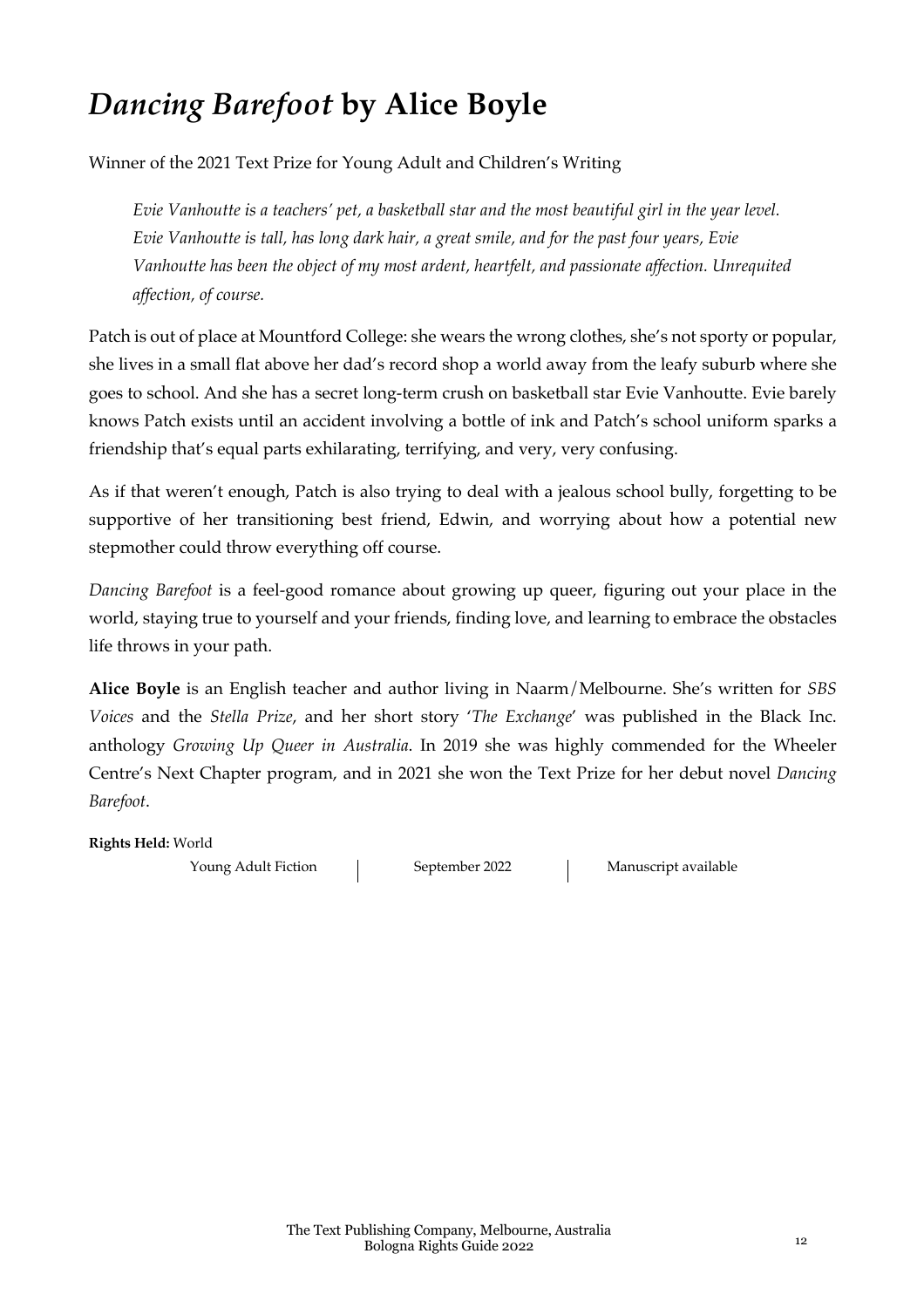## *Unnecessary Drama* **by Nina Kenwood**

Brooke likes order, she likes lists, she likes rules.

The first and only rule of her new sharehouse is 'no unnecessary drama'. Which means no fights, no tension, and absolutely no romance with housemates Penny and Jesse. That's fine by Brooke, because she has plans. This is going to be her year: her first year of university, the year she's moved to Melbourne, and the year she's going to live up to all of her potential.

But things get off to a bad start: university isn't what she thought it would be; she's desperately homesick, chronically anxious and, to add to her problems, Brooke might be developing inconvenient romantic feelings for off-limits housemate Jesse.

*Unnecessary Drama* follows Brooke as she navigates friendship, romance, ex-best friends, exboyfriends, housemates, her own overly anxious tendencies and what it means to find a home away from home.

Praise for Nina Kenwood:

'A sweet, funny and relatable account of the dramas of those grappling with late adolescence.' *Age* on *It Sounded Better in My Head*

'The novel perfectly captures the terror of being in-between, caught both in the liminal space between adolescence and adulthood, and in that befuddling period where a friendship might be turning into something more. A perfect pick for fans of Jenny Han's *To All the Boys I've Loved Before* who are looking for their next quirky romantic heroine.' *Booklist* on *It Sounded Better in My Head*

'I am all-caps OBSESSED with this achingly insightful, utterly charming, beautiful heartpunch of a book. Instant favourite.' Becky Albertalli, bestselling author of *Simon vs. the Homo Sapiens Agenda*

**Nina Kenwood** is a writer who lives in Melbourne. She won the 2018 Text Prize for her debut young adult novel, *It Sounded Better in My Head.*

## **Rights Held:** World

**Option Publishers:** France—Pocket Jeunesse; Germany—Carlsen Verlag; Hungary—Móra; Italy—De Agostini; Spain & Catalan—Planeta.

Young Adult fiction <br>Corober 2022 Manuscript available May 2022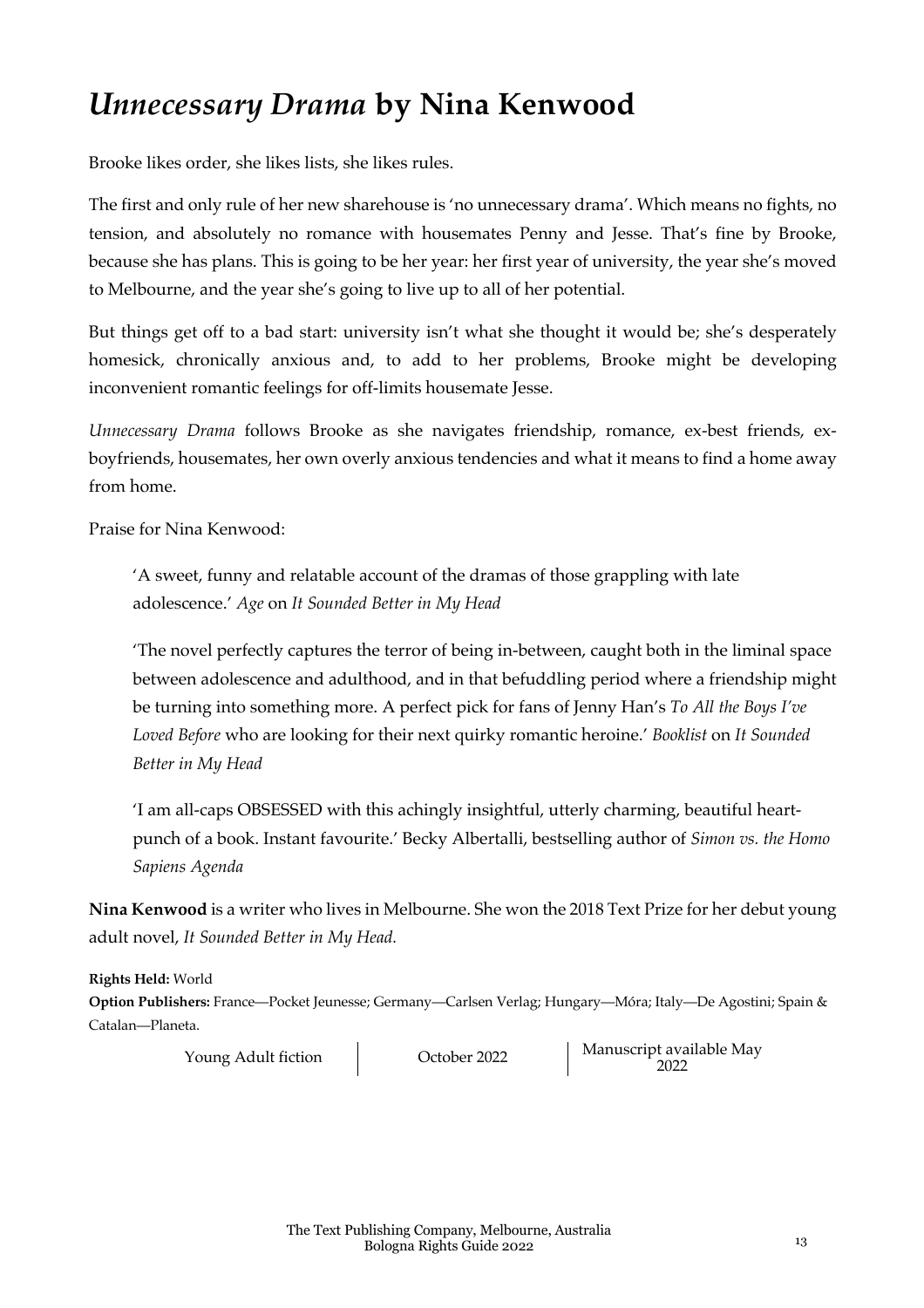# *The Goodbye Year* **by Emily Gale**

It's the start of 2020 and Harper is filled with anticipation about being in the final year of Riverlark Primary. She wants a leadership role, the comfort of her friendship group, and to fly under the radar of Riverlark's mean-boy.

But one by one things go wrong. When Harper's best friends are made school captains they are consumed by their roles, while her own role—library captain—is considered second-rate. Then something major throws life off course: her parents take overseas jobs as nurses in a war zone. Harper moves in with Lolly, a grandmother she barely knows—and her five pets, vast collection of old trinkets and very different expectations.

Just as Harper's getting used to Lolly, the pandemic arrives. She has always been pretty level but is now consumed by worry. Her goodbye year is nothing like she'd hoped it would be. Strange things are happening: she wakes in the night in odd places, fixates on an old army badge that seems to have a mind of its own, and on a visit to the school library during lockdown she's convinced she's seen a ghost.

Who is haunting her?

Can she get through the anxiety of the pandemic without her mum and dad?

And will Harper find a way to be happy with her goodbye year?

*The Goodbye Year* explores all the trickiness and confusion of the end of primary school and a new stage of life that looms with all its uncertainties and possibilities.

**Emily Gale**'s books include *The Other Side of Summer* and its companion novel *I Am Out with Lanterns*, *The Eliza Boom Diaries*, *Steal My Sunshine* and *Girl, Aloud*, as well as her recent middle-grade collaboration with friend and fellow author Nova Weetman, *Elsewhere Girls*.

**Rights Held:** World

Middle Grade Fiction September 2022 Manuscript available May 2022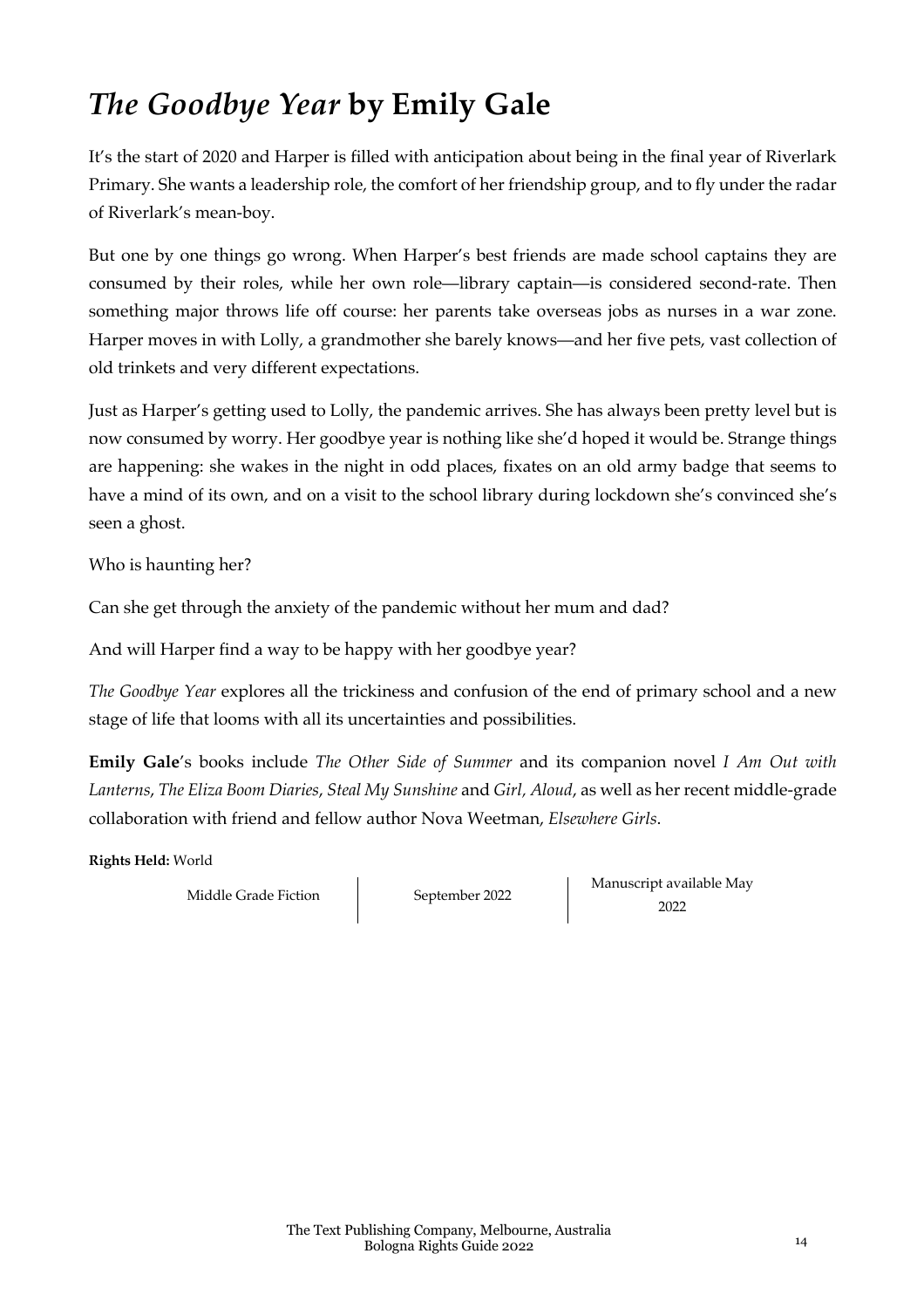# *The Hotel Witch* **by Jessica Miller**

Sibyl loves possibilities, and at the Grand Mirror Hotel everything seems possible. It might even be possible that one day her grandmother will let her open the *Book of Advanced and Dangerous Magic*.

Sibyl is the apprentice hotel witch. Under the watchful care of her grandmother she is memorising spell patterns to keep the hotel staff and guests happy. But the spells don't always go exactly as planned: sometimes the spell to make the cakes rise works a little too well, and eclairs and chocolate cakes float up to the ceiling.

When Sibyl's grandmother goes missing, other things mysteriously disappear from the Grand Mirror Hotel. At first, the harp doesn't sound quite so 'harp-y', then the grandfather clock loses its '*boooong*' and the Golden Nightingale, the world's most wonderful soprano, loses her voice. When Sibyl discovers that something or someone is stealing their shadows, she knows it's up to her to find the right spell to return them before the magic of the Grand Mirror Hotel is lost.

*The Hotel Witch* is a spellbinding tale of determination and love. Its characters sparkle and delight. It's a brilliantly rich magical tale that young readers will fall in love with.

Praise for Jessica Miller:

'By the time I reached the end of the book my heart was racing and I couldn't turn the pages fast enough…a simple, good-old-fashioned scary manor mystery.' *Books+Publishing* on *Elizabeth and Zenobia*

'A truly spellbinding tale…This latest offering from a magnificently talented author is sure to delight any reader who loves getting lost in magical landscapes full of wonder, adventure and enchantment.' Children's Book Council of Australia on *The Republic of Birds*

**Jessica Miller** is a children's writer from Brisbane, currently living in Berlin. She has written for a variety of publications including *Kill Your Darlings* and *Stilts*. Her first novel, *Elizabeth and Zenobia*, was shortlisted for the Text Prize and the Readings Prize. It was also a CBCA Notable Book, as was her second book, *The Republic of Birds*.

**Rights Held:** World (ex. North America) **Other rights:** Inkwell Management

Middle Grade Fiction March 2023 Manuscript available May 2022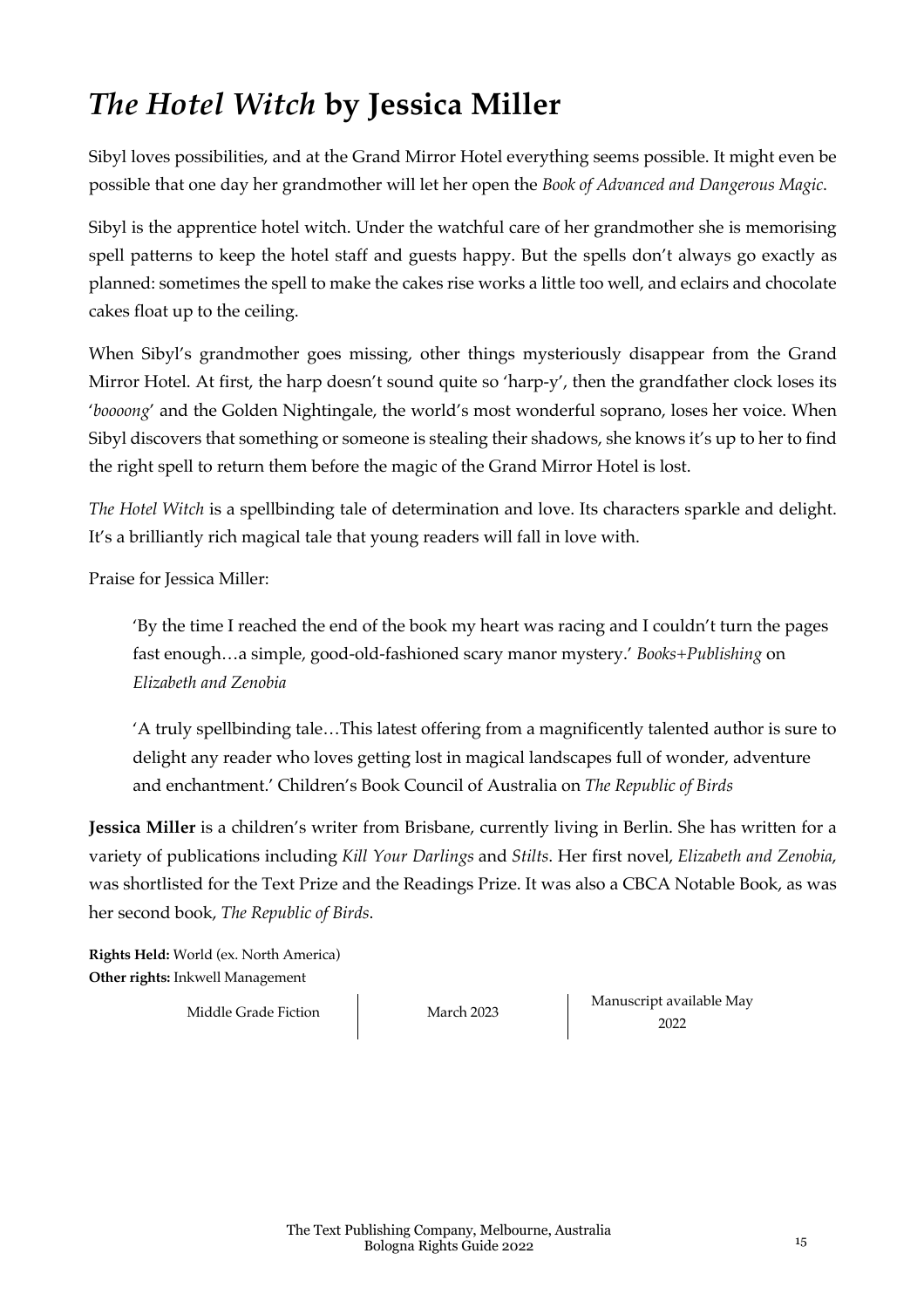## **Young Text Classics: Ivan Southall**

Ivan Southall was the first Australian author to receive the Carnegie Medal, and was awarded the Australian Children's Book Council Book of the Year on three occasions. An icon of Australian children's literature, he wrote over sixty books in his lifetime and has been published in twentythree countries. He died in 2008.

## *Ash Road*

The bestselling *Ash Road* is an action-packed adventure story, so evocative of rural Australia you can taste the eucalyptus. It's hot, dry and sweaty on Ash Road, where Graham, Harry and Wallace are getting their first taste of independence, camping, just the three of them. When they accidentally light a bushfire no one would have guessed how far it would go. All along Ash Road fathers go off to fight the fires and mothers help in the first aid centres. The children of Prescott are left alone, presumed safe, until it's the fire itself that reaches them. These children are forced to face a major crisis with only each other and the two old men left in their care.

'The novel is a chronicle of fire and panic, of intense and remarkable perception, and of almost inexhaustibly vivid descriptive language…unforgettable.' *Wall Street Journal*

**Reading age:** 12+ **Rights Held:** World **Rights Sold:** Russia—Melik-Pashaev Publishing

## *Hills End*

On a fateful day in Hills End, a timber-milling town in the mountains of Victoria, seven children and their teacher set off to explore caves in the nearby mountains said to contain ancient Aboriginal rock art. While they are deep inside the mountain caves a storm of tremendous violence all but sweeps the town away and threatens to leave them stranded on the mountain.

Tackling flooded creeks and washed-out paths and fallen trees, the children make their way back to Hills End injured and exhausted, only to face a new battle to survive in the denuded town.

'The author has the power to get inside his characters, and through them express his faith in human nature in the goodness of man…a solid work, strong in action, mood and discipline.' *New York Times*

**Reading age:** 12+ **Rights Held:** World

## *To the Wild Sky*

When a pilot dies suddenly mid-flight six teenagers, the only passengers on board, face a terrifying situation. Gerald has had some flying lessons, but he has never flown alone, and he has never landed a plane. Lost and afraid, they fly on as the fuel gauge drops and night closes in. Will they find a clear landing place? Could they land in the sea? If they do somehow land safely how will they find their way back to civilisation?

**Reading age:** 12+ **Rights Held:** World **Rights Sold:** Russia—Melik-Pashaev Publishing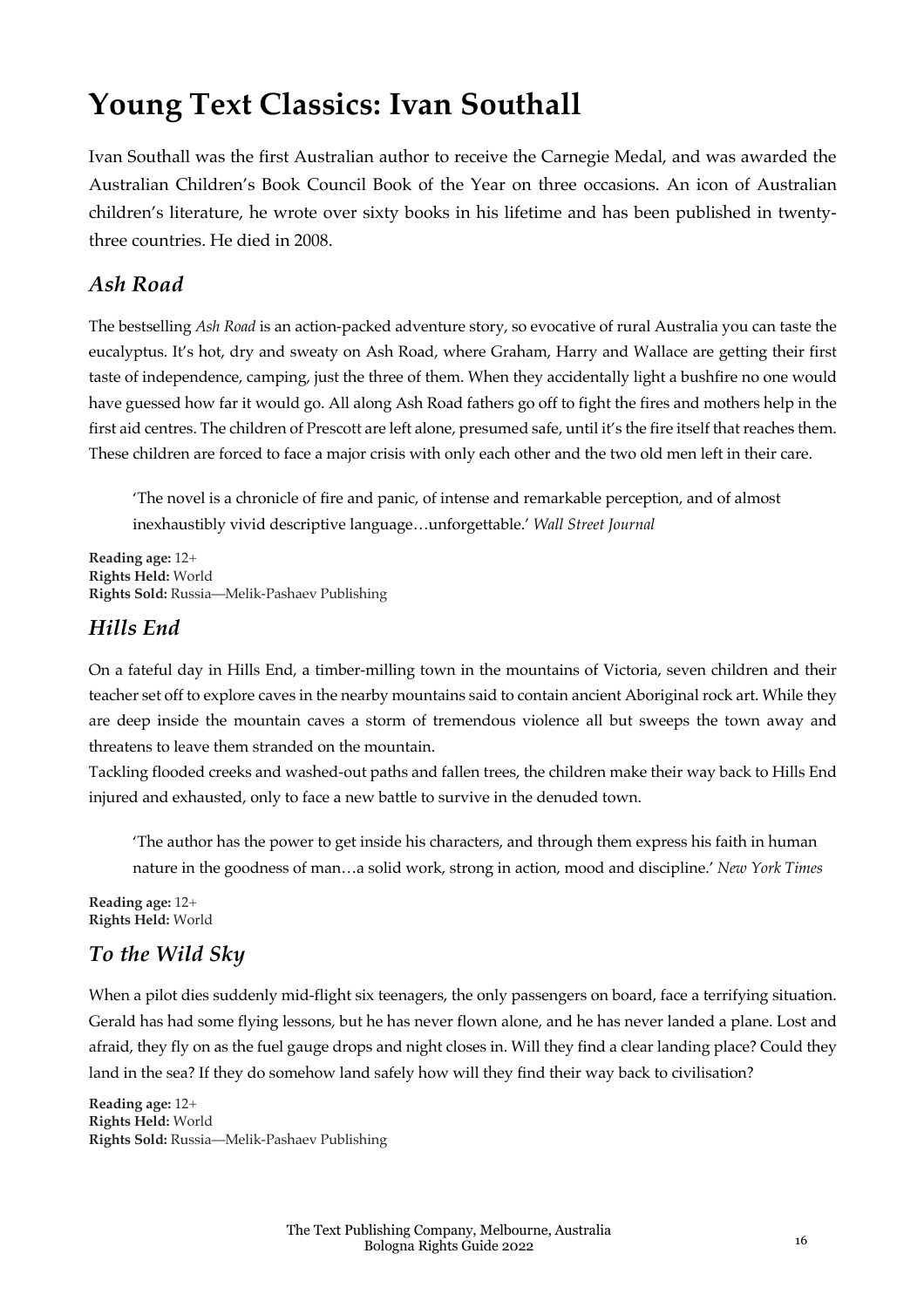## **Young Text Classics: Robin Klein**

Robin Klein was born on 28 February 1936 in Kempsey, New South Wales, into a family of nine children. Leaving school at age 15, Klein worked several jobs before becoming established as a writer, having her first story published at age 16. Klein's books are hugely celebrated, having won the CBCA Children's Book of the Year Award in both the Younger Readers and the Older Readers categories, as well as a Human Rights Award for Literature in 1989 for *Came Back to Show You I Could Fly*. Klein is widely considered one of Australia's most prolific and beloved YA authors.

## *Came Back to Show You I Could Fly*

*Came Back to Show You I Could Fly* is a heartwarming account of an unlikely friendship that shows a very human side of drug addiction. Seymour is bored and lonely, and running from a gang of kids when he opens a backlane gate. And there is Angie. She is older than Seymour, confident, cool and alluring, and she treats him with the affection of an older sister. Seymour is captivated—through Angie he is awakened to the fun and adventure in life. But Angie has a dark side—a secret that threatens to destroy her. And as Seymour begins to understand that all is not well he knows he has to help her.

**Reading age:** 12+ **Rights Held:** World

## *All in the Blue Unclouded Weather*

*All in the Blue Unclouded Weather* begins the story of the Melling sisters, four girls growing up in an Australian country town in the post-war years. Vivienne is the youngest, always the last to wear the hand-me-down clothes—after Grace and Heather and Cathy—and always longing for something new and special. But although life is hard for the Melling family and the sisters have their tiffs, this is a heartwarming and often humorous story of loyalty and affection—under blue unclouded skies.

'Funny, thoughtful, sometimes painfully sad, this is a book that lingers long in the memory.' *Books + Publishing*

**Reading age:** 12+ **Rights Held:** World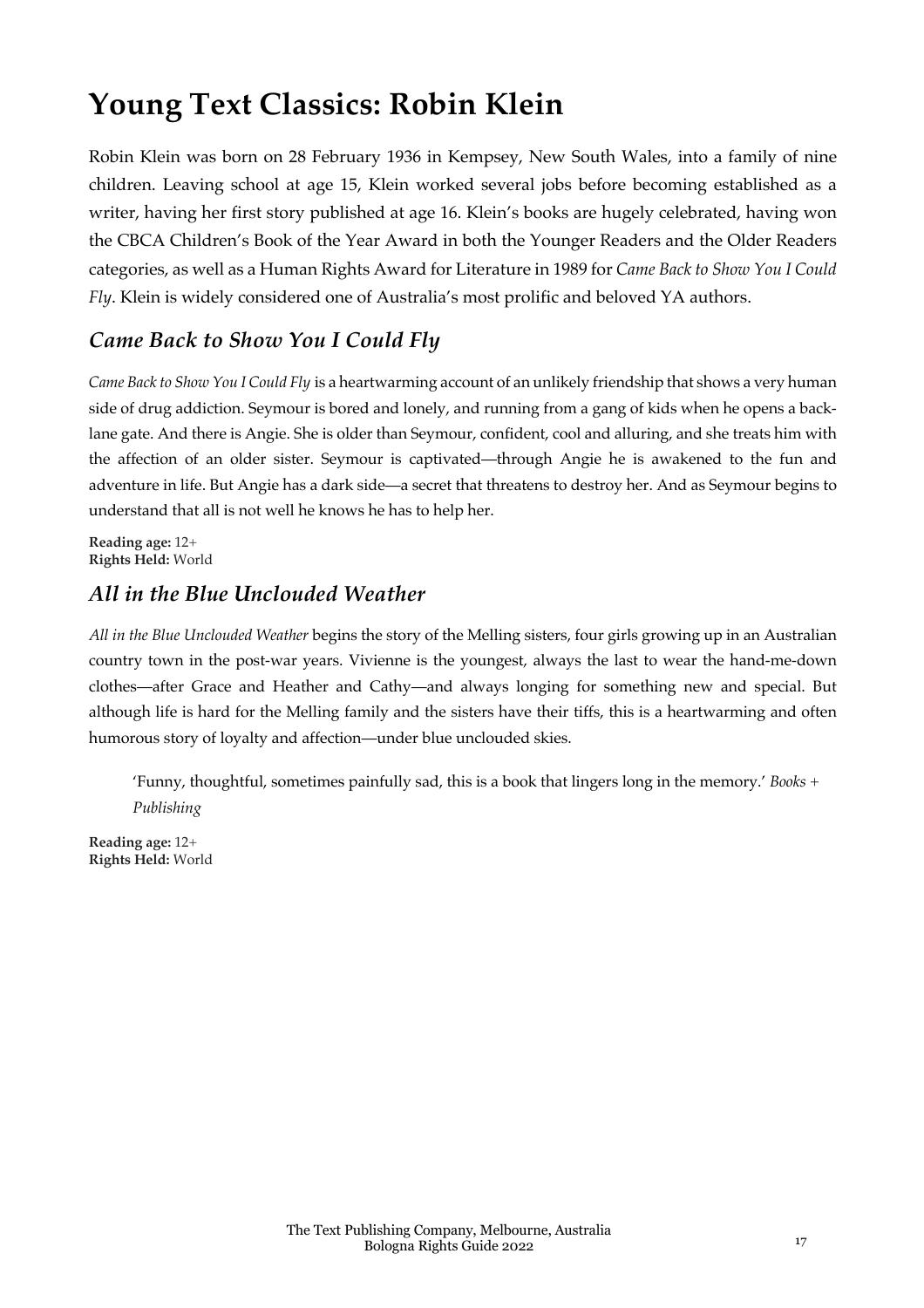## **Text Publishing Agents**

#### **Baltic Region**

Tatjana Zoldnere Andrew Nurnberg Associates PO Box 77, Riga LV 1011, Latvia Phone: +371 6 7506 495 Email: zoldnere@anab.apollo.lv

### **Brazil**

Laura Riff The Riff Agency Avenida Calógeras, no. 6, sala 1007, Centro, Rio de Janeiro RJ, 20030-070, Brazil Phone: +55 21 2287 6299 Email: laura@agenciariff.com.br

### **China and Taiwan**

Gray Tan The Grayhawk Agency 14F, No. 63, Sec 4 Xinyi Road, Taipei 106685 Taiwan Phone: +886 2 2705 9231 Email: grayhawk@grayhawk-agency.com

#### **Czech Republic and Slovak Republic**

Kristin Olson Kristin Olson Literary Agency Klimentská 24, 110 00 Praha 1 Czech Republic Phone +420 222 582 042 Email: kristin.olson@litag.cz

### **France**

Eliane Benisti Eliane Benisti Agency 80 Rue des Saints-Pères 75007 Paris, France Phone: +33 1 42 22 85 33 Email: eliane@elianebenisti.com

### **German Language**

Christian Dittus [adult titles] Antonia Fritz [children's & YA titles] Paul & Peter Fritz AG Seefeldstrasse 303, CH-8008, Zürich, Switzerland Phone: +41 1 44 388 4140 Email: afritz@fritzagency.com Email: cdittus@fritzagency.com

#### **Greece**

Evangelia Avioniti Ersilia Literary Agency Phone: +30 693 8454 332 Email: info@ersilialit.com

#### **Hungary**

Peter Bolza Kátai & Bolza Literary Agents H-1056 Budapest, Szerb u. 17-19 Hungary Phone: +36 1 456 0313 Email: peter@kataibolza.hu

### **Israel**

Beverley Levit The Israeli Association of Book Publishers 29 Carlebach Street Tel Aviv, 67132, Israel Phone: +972 3 5614121 (ext 123) Email: rights1@tbpai.co.il

### **Italy**

Erica Berla Berla & Griffini Rights Agency via Gian Giacomo Mora 7, 20123 Milano, Italy Phone: +39 02 80 50 41 79 Email: berla@bgagency.it

### **Japan**

Maiko Fujinaga Japan Uni Agency, Inc. Tokyodo Jinbacho, no. 2 Building 1-27 Kanda Jinbo-cho Chiyoda-ku, Tokyo 101-0051, Japan Phone: +81 3 3295 0301 Email: maiko.fujinaga@japanuni.co.jp

Hamish Macaskill The English Agency (Japan) Ltd. Sakuragi Bldg. 4F 6-7-3 Minami Aoyama, Minato-ku Tokyo 107-0062, Japan Phone: +81 3 3406 5385 Email: hamish@eaj.co.jp